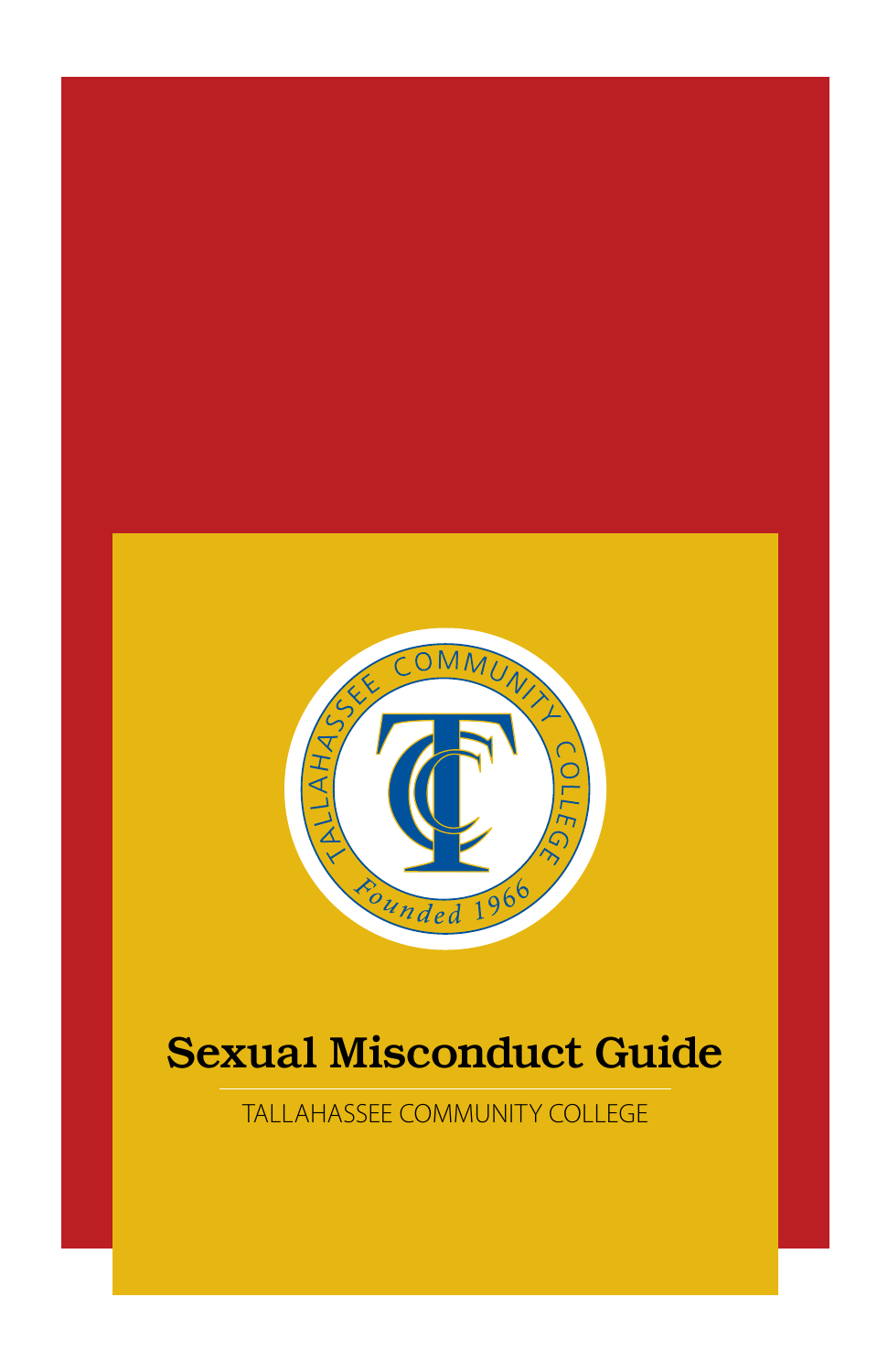### Table of **Contents**

- Introduction
- What is sexual misconduct?
- What is sexual violence?
- What is sexual harassment?
- What is sexual exploitation?
- Filing a Complaint or Report
- Third Party Reporting
- The Review Process
- Equal Support for Involved Parties
- Glossary
- Contacts & Resources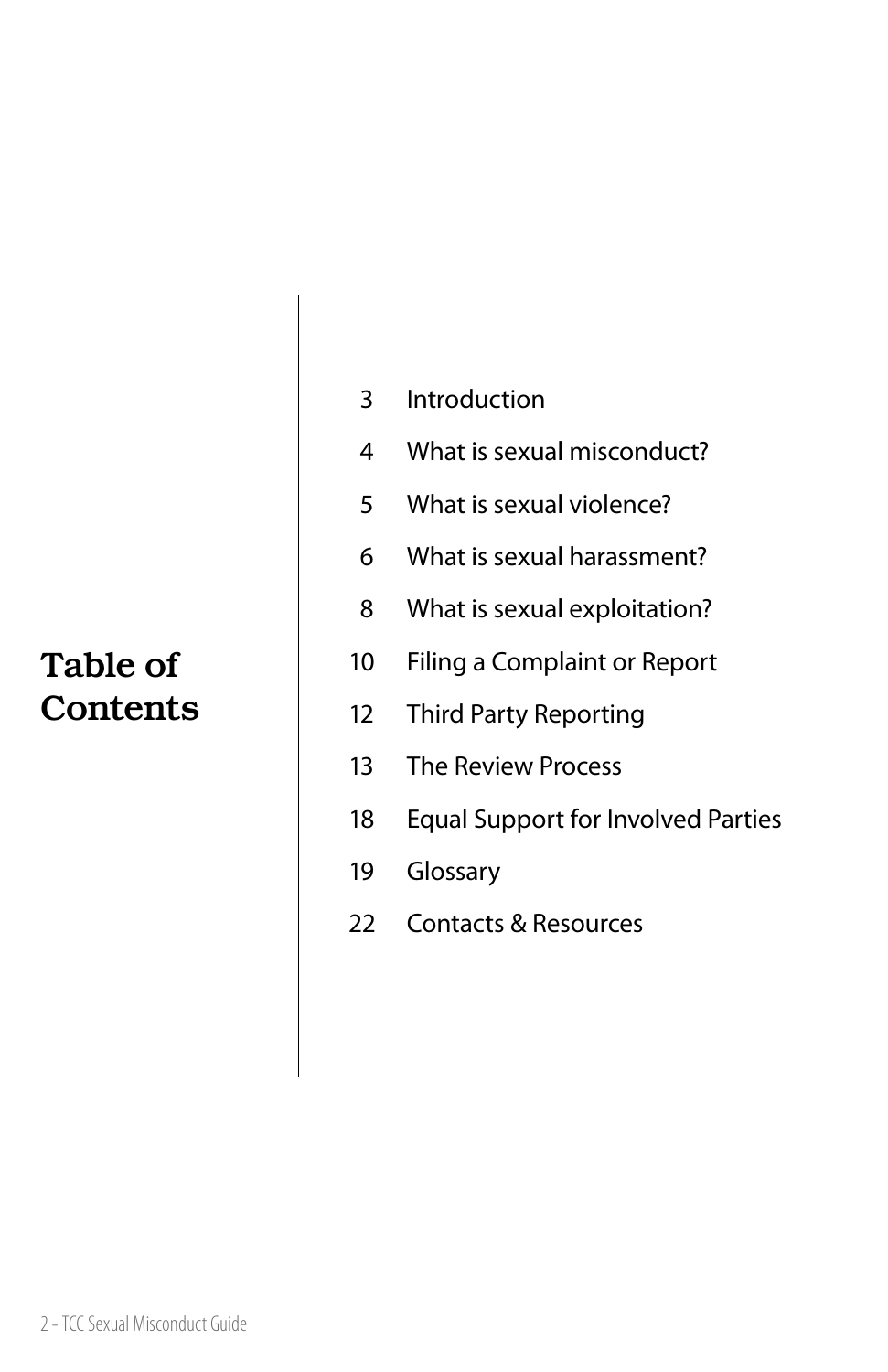#### Introduction

Tallahassee Community College (herein after called TCC or the College) strives to provide work and study environments for students, faculty, and staff that are free of discrimination, and sexual misconduct, including sexual harassment, and other unlawful harassment. As part of the effort to maintain an environment that is comfortable for all people, TCC Board of Trustees has established a Sexual Misconduct Policy; TCC Policy 03-01 - Equal Access/Opportunity, Discrimination, Sexual Misconduct, and Unlawful Harassment.

We are committed to maintaining a positive learning, working, and living environment and will not tolerate acts of sexual misconduct, including sexual violence, sexual harassment, sexual exploitation, or related retaliation against or by any employee or student. When sexual misconduct of any kind has occurred and is brought to the attention of TCC, the College will take steps to end the misconduct; harassment or violence, prevent its reoccurrence, and address its effects.

This guide provides an overview of the policy, the reporting and review process, and resources available for the involved parties.

TCC BOT Policies provide direct guidance for the College community and are the controlling documents regarding Sexual Misconduct including Sexual Violence, Sexual Harassment and Sexual Exploitation.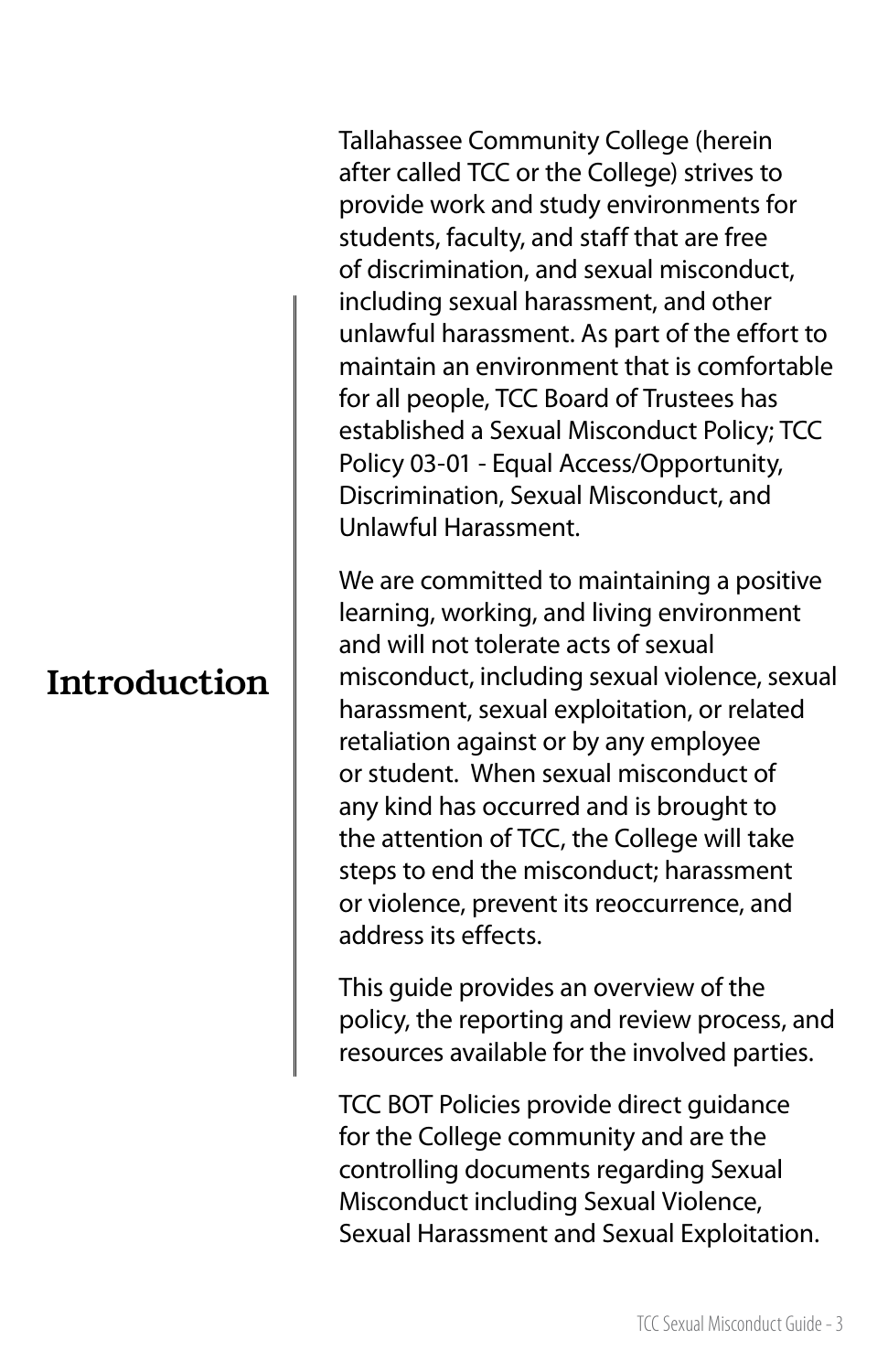### What is Sexual Misconduct?

For the purpose of this guide, Sexual Misconduct includes, but is not limited to sexual violence, (which includes any kind of nonconsensual sexual contact, or attempts to commit same), sexual harassment, sexual exploitation or any other conduct of a sexual nature that is nonconsensual, or has the purpose or effect of threatening, intimidating, or coercing.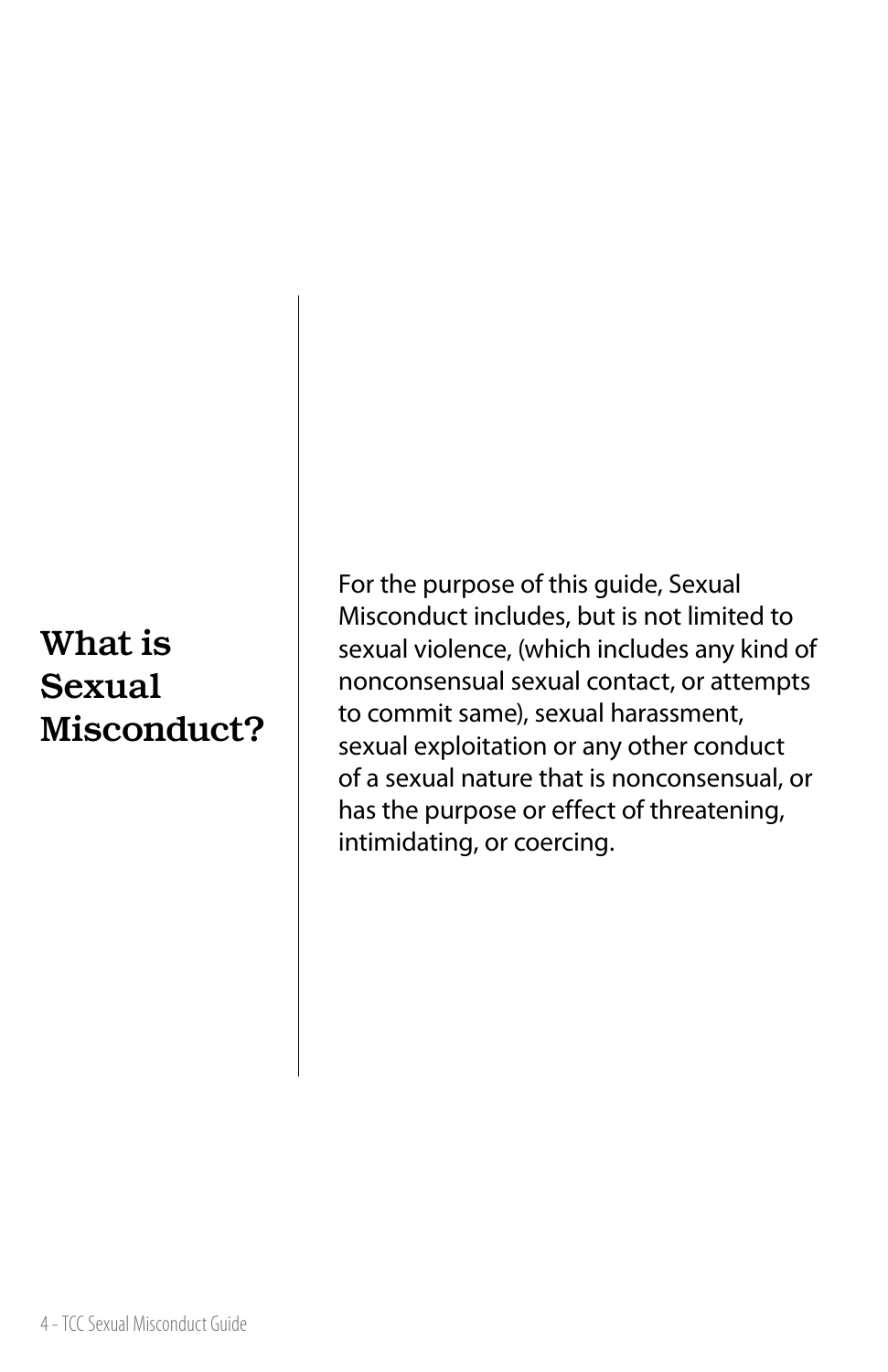## What is Sexual Violence?

Sexual offenses as outline in the Uniform Crime Reporting Handbook, and defined as any sexual act directed against another person, without the consent of the victim, including instances where the victim is incapable of giving consent.

**Rape** - The penetration, no matter how slight, of the vagina or anus with any body part or object, or oral penetration by a sex organ of another person, without the consent of the victim, including instances in which the victim is incapable of giving consent.

**Fondling** - The touching of the private body parts of another person for the purpose of sexual gratification, forcibly and/or against that person's will; or, not forcibly or against the person's will where the victim is incapable of giving consent because of his/her youth or because of his/her temporary or permanent mental incapacity.

**Incest** - Nonforcible sexual intercourse between persons who are related to each other within the degrees wherein marriage is prohibited by law.

**Statutory Rape** - Nonforcible sexual intercourse with a person who is under the statutory age of consent.

NOTE: *The above listed crime definitions from the Uniform Crime Reporting Handbook, 2013 Revised UCR definition of Rape, as prescribed by 2014 VAWA Negotiated Rulemaking Final Consensus Language.*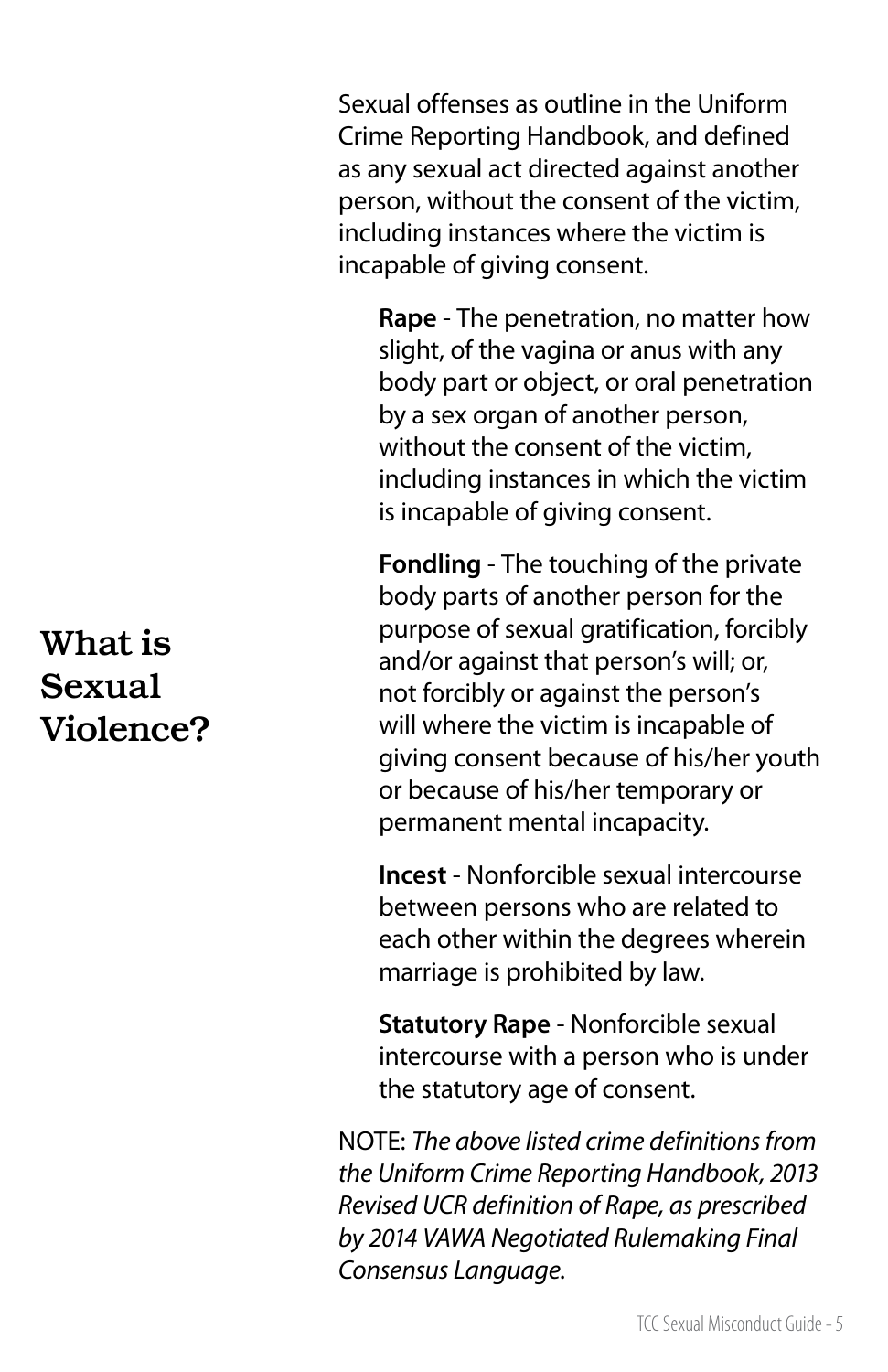### What is Sexual Harassment?

Verbal or physical conduct that unreasonably interferes with an individual's work or academic performance or creates an intimidating or hostile work or educational environment is considered harassment. Harassment can include "sexual harassment" or unwelcome sexual advances, requests for sexual favors, and other verbal or physical harassment of a sexual nature. Both the victim and the harasser can be either a woman or a man, and the victim and harasser can be the same sex.

www.eeoc.gov/laws/types/sexual\_harassment.cfm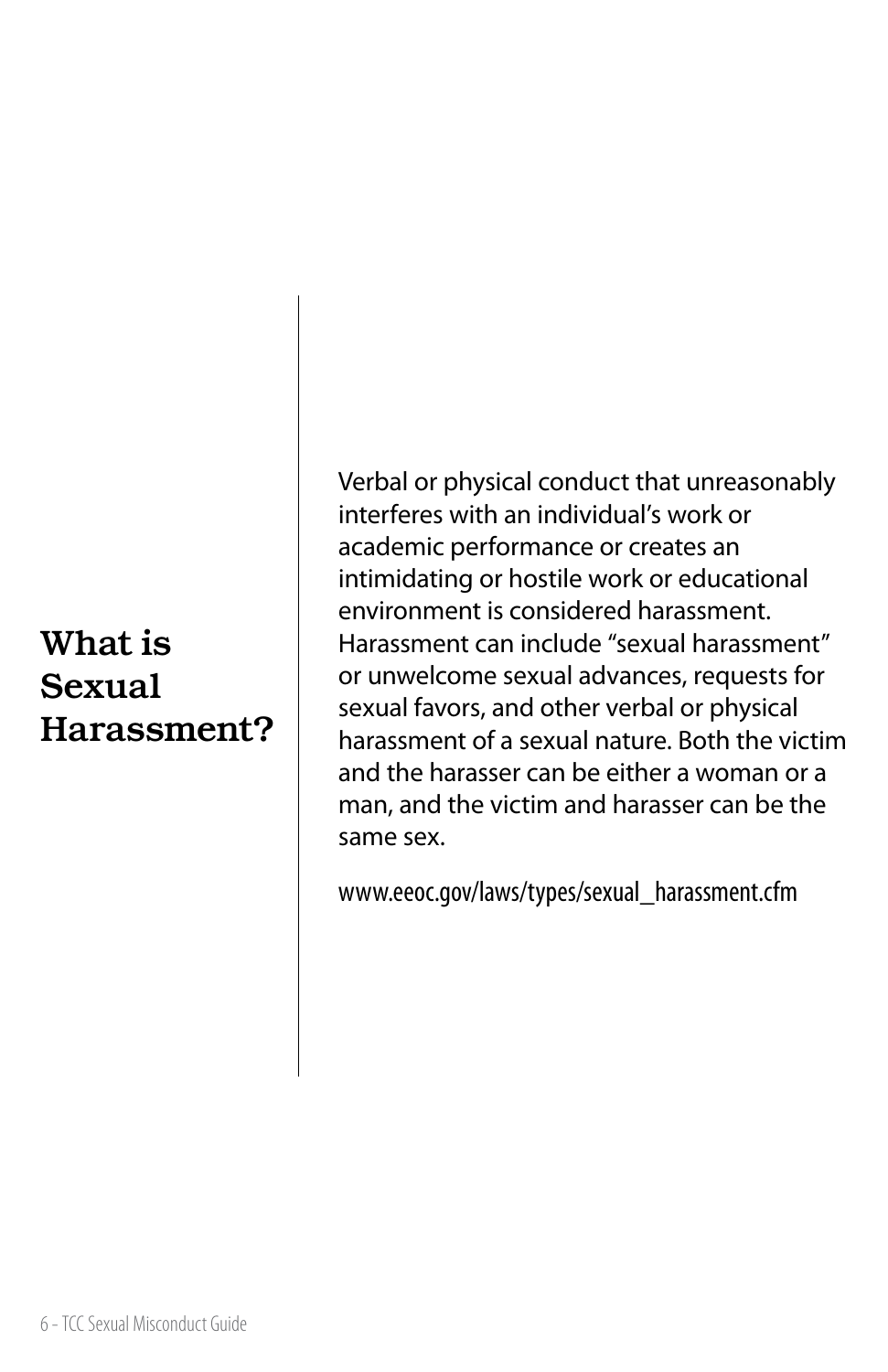## Who Can Be Involved?

Examples of sexual harassment include, but are not limited to:

- An instructor suggests that a higher grade might be given to a student if the student submits to sexual advances
- A supervisor implicitly or explicitly threatens termination if a subordinate refuses the supervisor's sexual advances
- A student repeatedly follows an instructor or student around campus and sends sexually explicit messages to the instructor's or students voicemail, email, or cell phone
- A student or employee touches you in an unwelcoming manner or comments about your body in person, on the phone, or in any other way
- A student or employee records you engaged in sexual activity without your consent
- A student or employee exposes their sexual organs to you without your consent and in an unwelcomed manner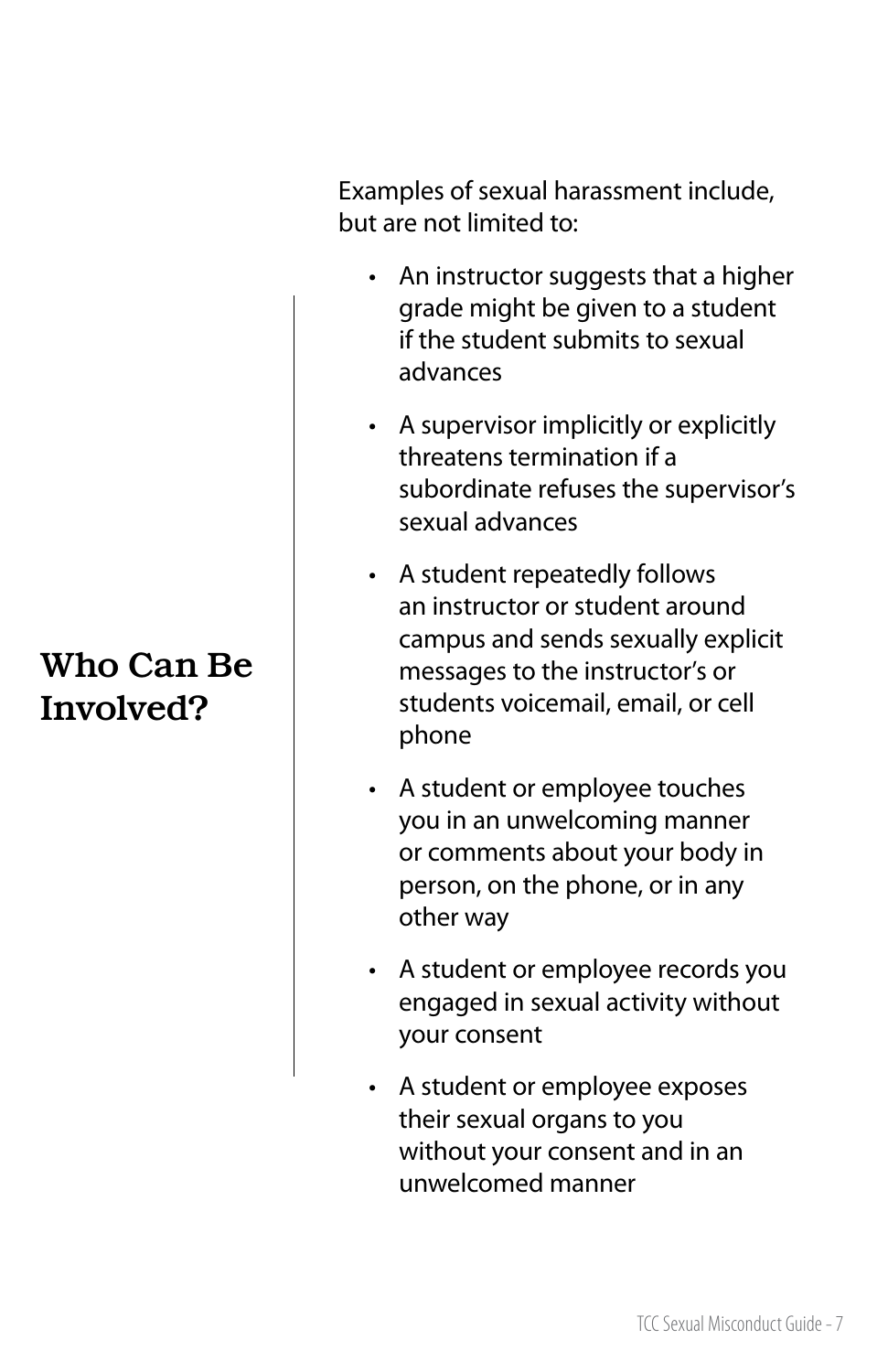### What is Sexual Exploitation?

Taking non-consensual or abusive sexual advantage of another for his/her own advantage or benefit, or to benefit or advantage any one other than the one being exploited, and that behavior does not otherwise constitute one of the sexual misconduct offenses.

TCC recognizes that consensual amorous or sexual relationships between two people of unequal position or power (e.g. between a supervisor and an employee, faculty member and student, or staff member and student) may occur. Such relationships may become exploitative, or lead to charges of sexual harassment, or being accused of having a conflict of interest.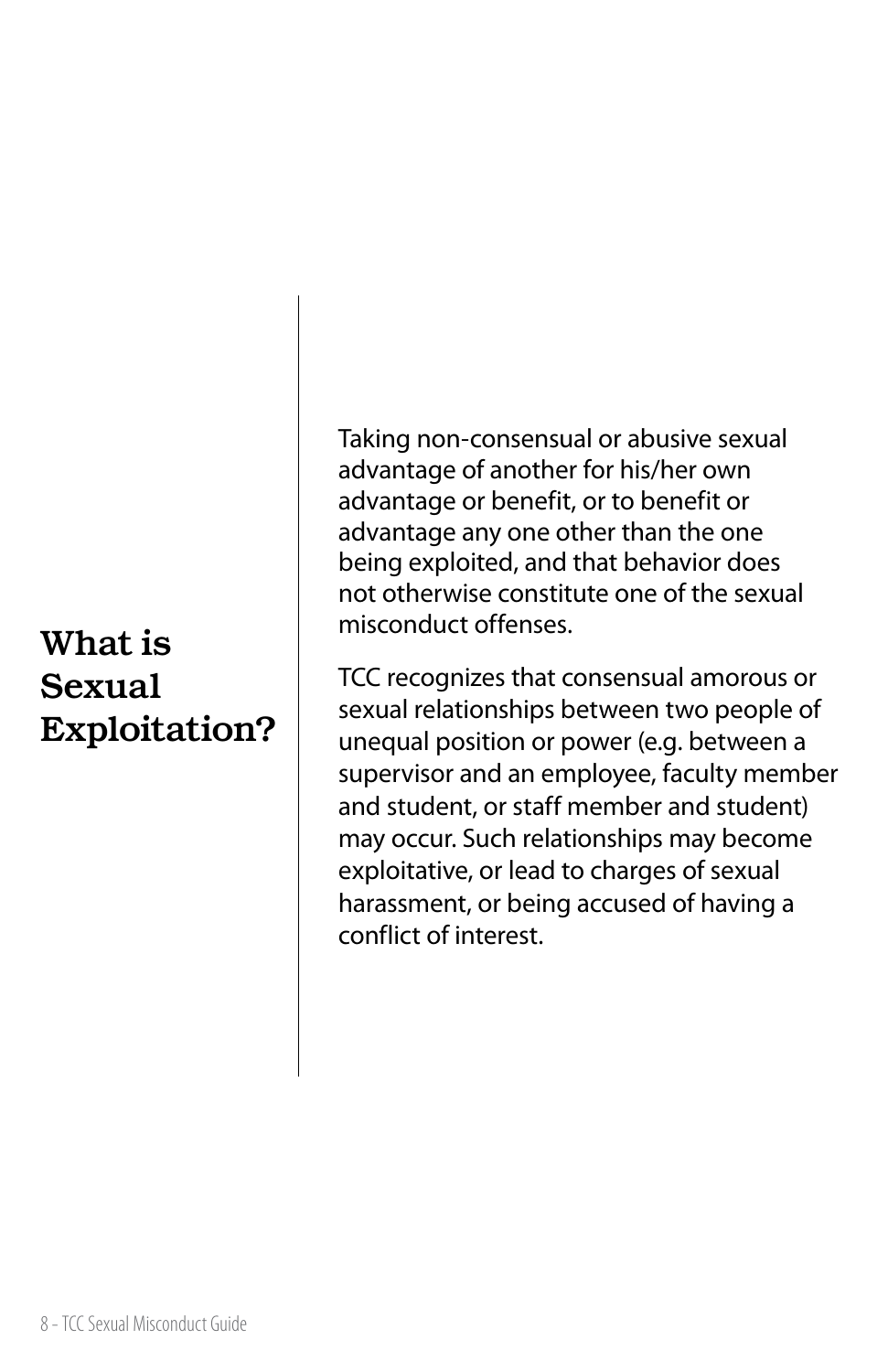### Who Can Be Involved?

Sexual misconduct can involve anyone interacting with our campus community, including but not limited to:

- Faculty Member / Faculty Member
- Faculty Member / Student
- Faculty Member / Staff Member
- Teaching Assistant / Student
- Student / Student
- Staff Member / Staff Member
- Staff Member / Student
- Administrator / Faculty Member
- Administrator / Staff Member
- Administrator / Student
- Supervisor / Employee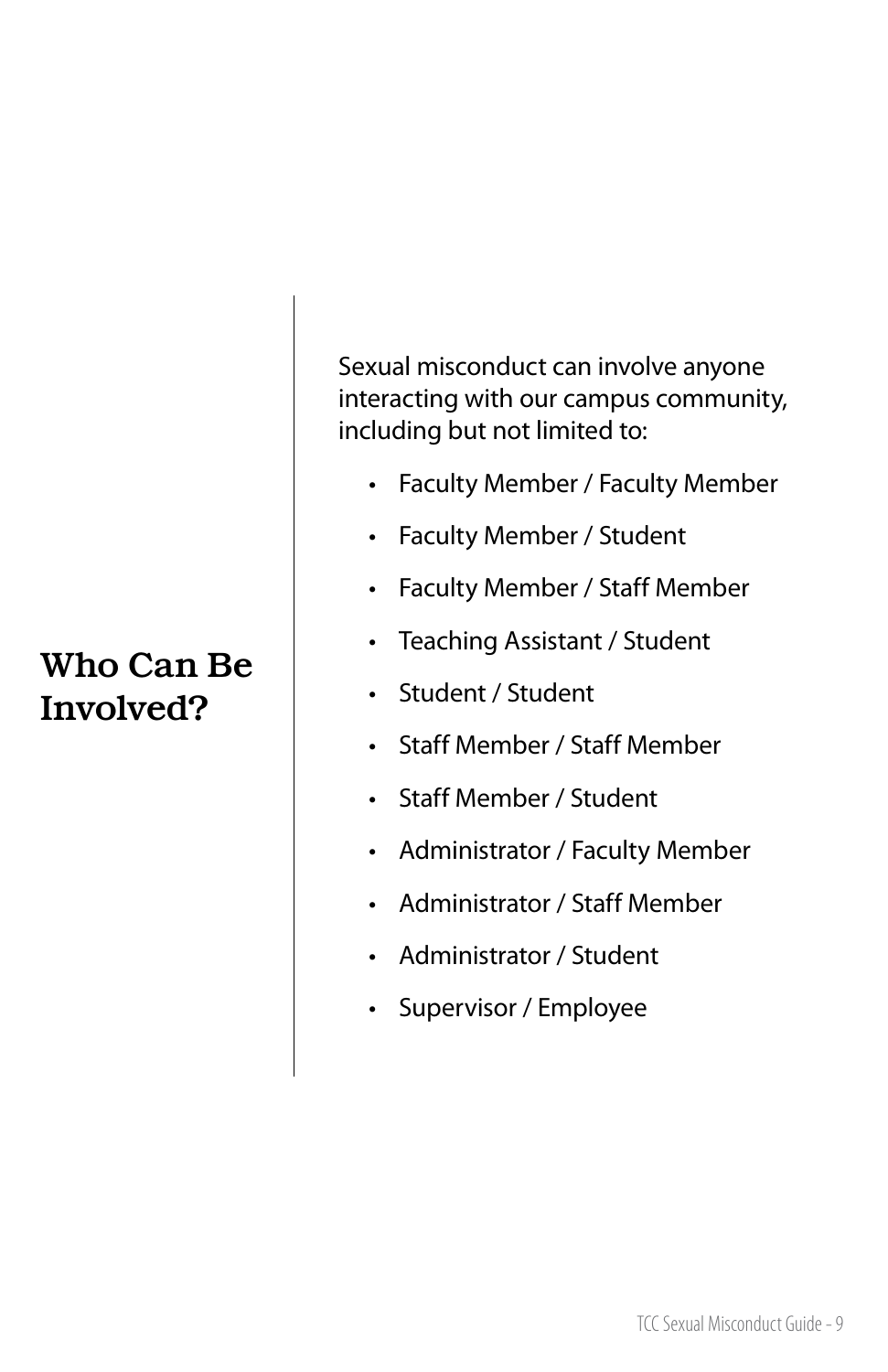# Filing Complaint or Report (Internal)

If you believe that you are the victim of sexual misconduct (violence, harassment, or exploitation), TCC strongly encourages you to file a complaint. Depending on the circumstances, the filing of a complaint or report of sexual misconduct may be voluntary or compulsory.

Complaints should be filed with one of the following designated offices within the TCC system:

- **• Students**: Student complaints of discrimination, retaliation, sexual misconduct, or unlawful harassment by and against students should be filed promptly with the Conduct and Community Standards Officer or directly to the College Equity Officer and Title IX Coordinator.
- **• Employees**: Faculty or staff complaints of discrimination, retaliation, sexual misconduct, or unlawful harassment involving faculty or staff should be filed promptly with the Director of Human Resources or directly to the College Equity Officer and Title IX Coordinator.

You may file a complaint directly with TCC Campus Police, or other local police department to initiate a criminal investigation. Depending on the details of the complaint, the case may be referred to one of the offices indicated above.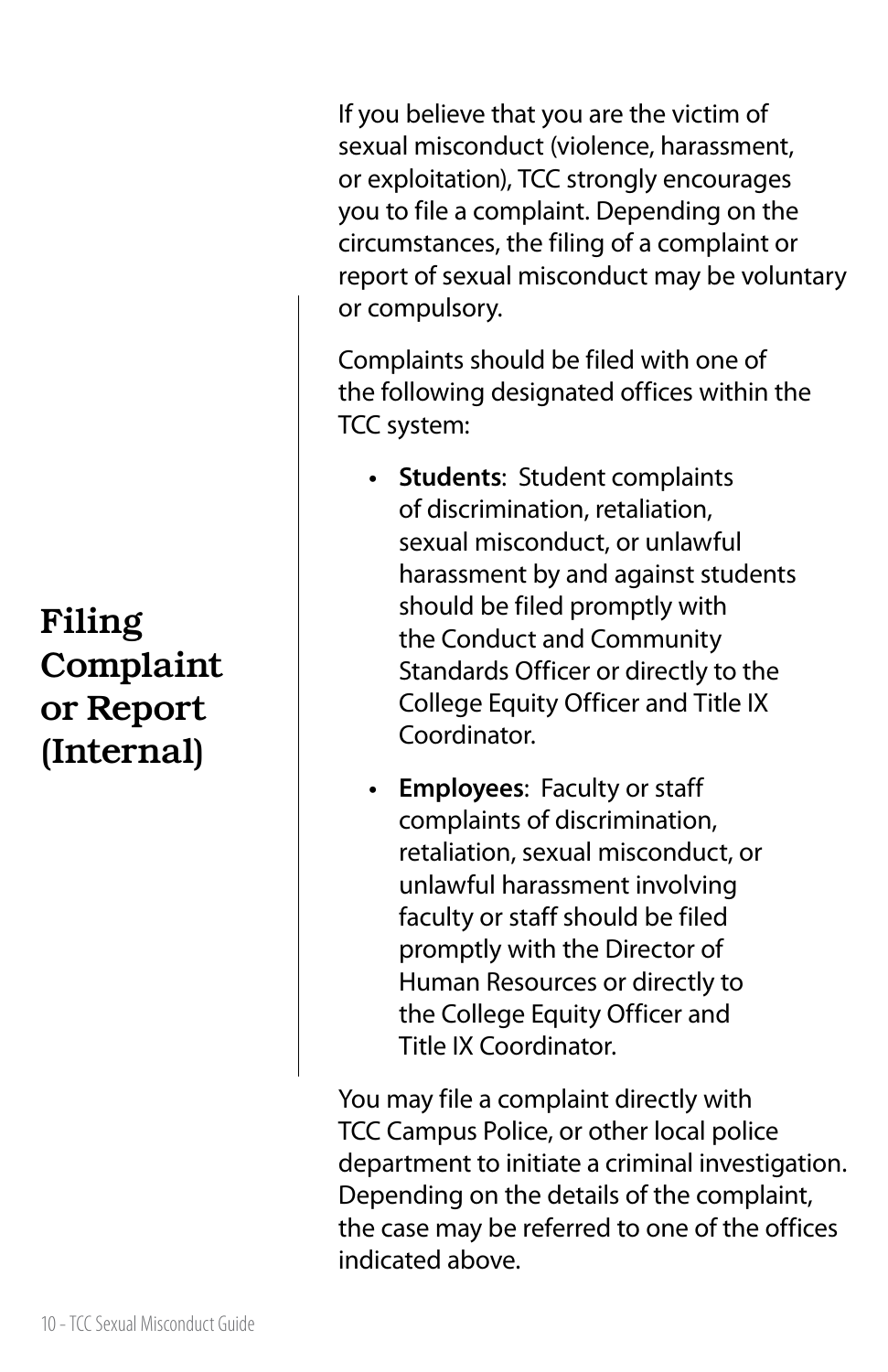# Filing Complaint or Report (External)

Any person may file an external complaint with the following agencies:

• U.S Equal Employment Opportunity Commission, U.S Department of Education, Office for Civil Rights, Atlanta, Ga (404) 562-6358, TDY (404) 562-6454

• U.S Department of Labor, Office of Federal Contract Compliance Programs, Orlando, FL (407) 648-6181 TTY (877) 889-5627

• Florida Commission on Human Relations, Tallahassee, FL 1 (800) 342-8170, TDD ASCII 1 (800) 955-1339 TDD BAUDOT 1 (800) 955-8771

If you have questions, please visit the websites of these agencies, or contact TCC's Equity Officer and Title IX Coordinator in person or post marked to, 444 Appleyard Drive, Room 239 Administration Building, Tallahassee, FL 32304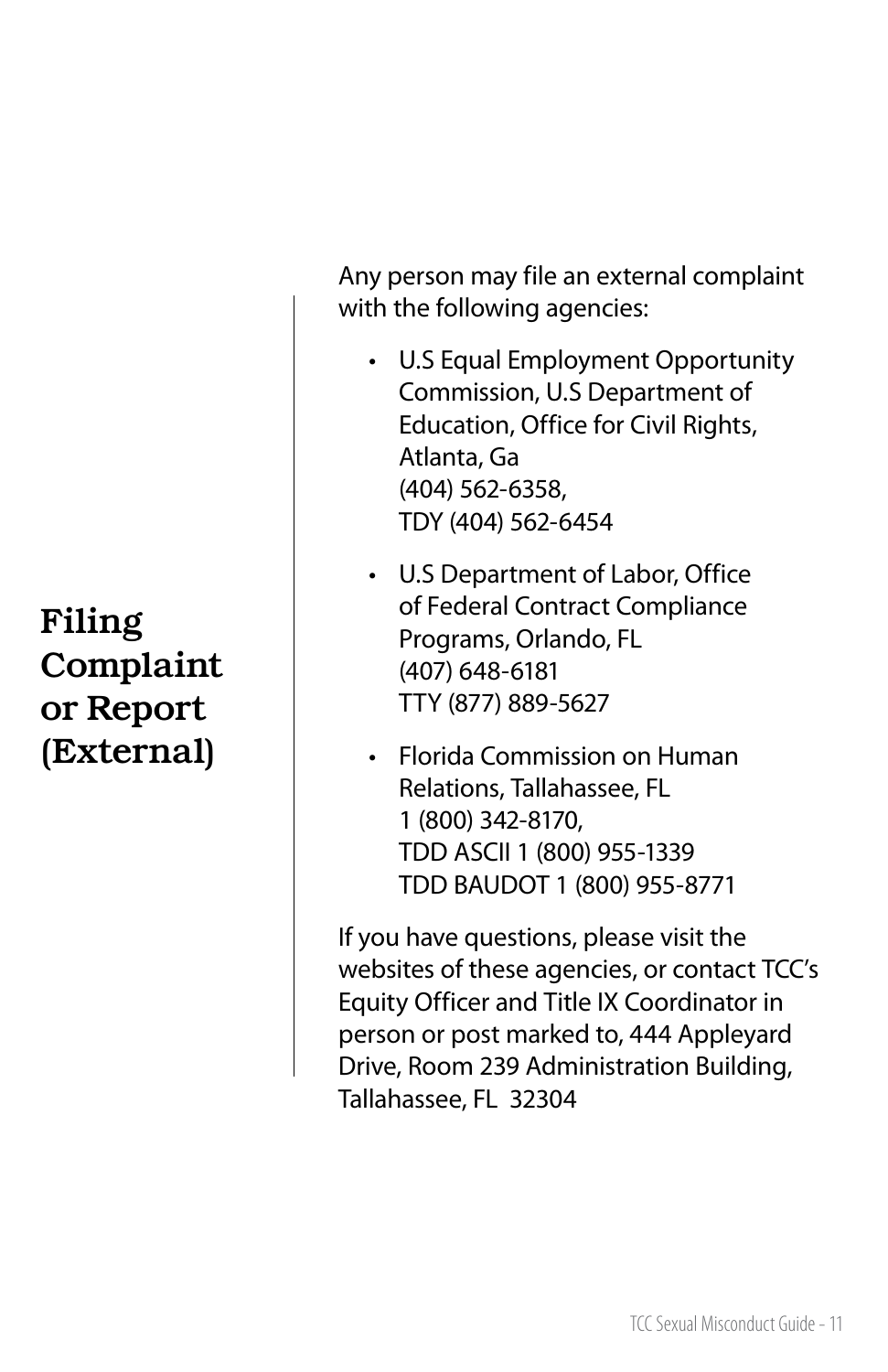# Third Party Reporting

Any TCC employee with supervisory authority on campus must refer reports of sexual misconduct, or other gender-based harassment to the Student Conduct and Community Standards Officer, the Human Resources Director, or directly to the College Equity Officer and Title IX Coordinator. The only exception to the obligation to report applies to confidential counseling resources, including those provided by the Mental Health Counselor, and the Employee Assistance Program.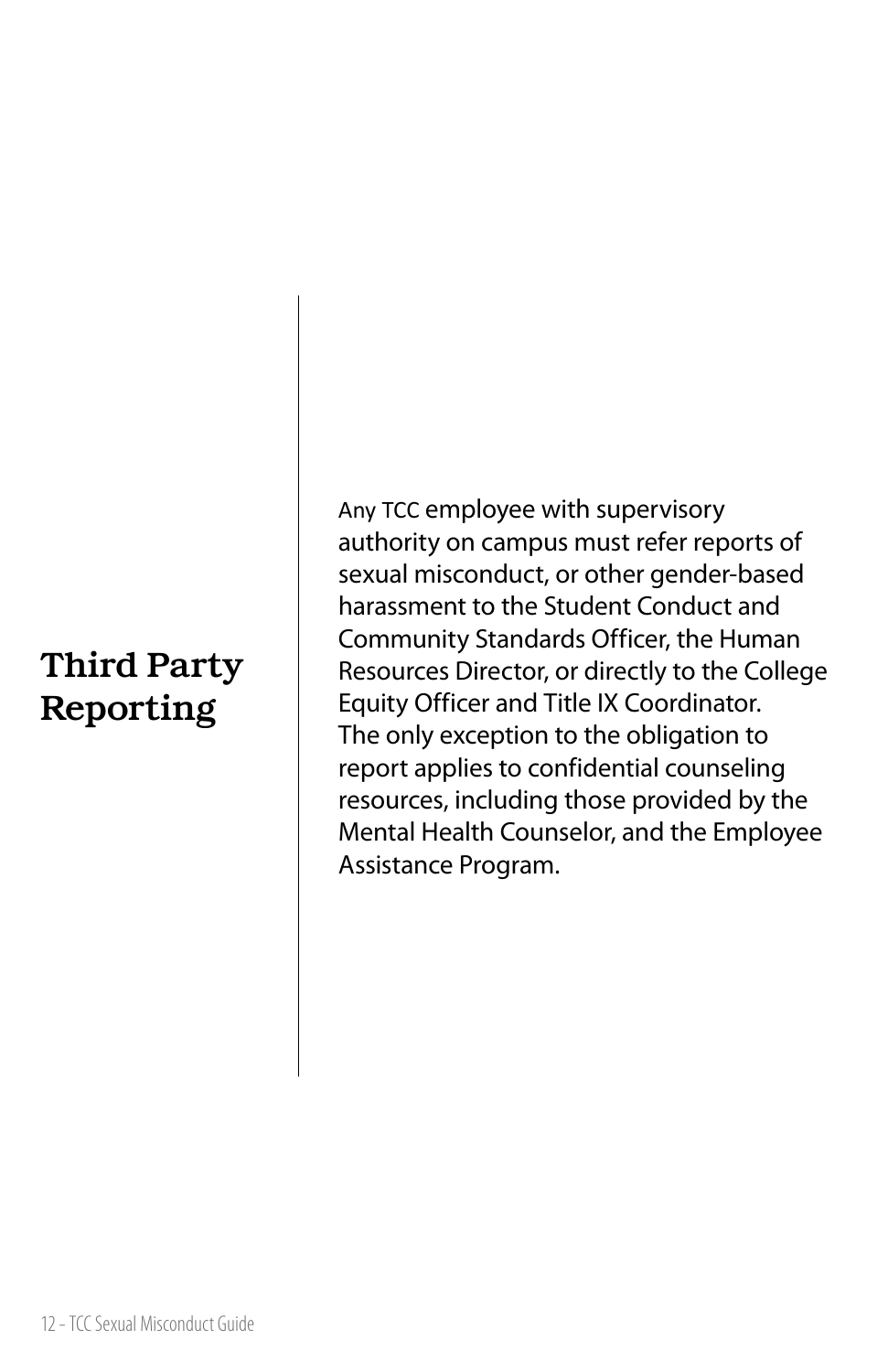#### The Review Process

If you are a TCC student or employee and have been the victim of sexual misconduct, or other gender-based harassment, it is important that you read the following information. Although not intended to be a comprehensive explanation of your options and rights, this information may be useful to you.

Sexual misconduct; sexual violence, sexual harassment, sexual exploitation, and other gender-based harassment occurring in the college setting implicates a federal law called Title IX of the Higher Education Amendments of 1972, which prohibits discrimination on the basis of sex (gender) in education programs or activities and which triggers certain responsibilities on the part of TCC. TCC has a Title IX Coordinator who can help explain TCC's responsibilities in these cases (see the officer contact information in Resources).

The Student Conduct and Community Standards Officer, the College's Human Resources Director, the College's Equity Officer and Title IX Coordinator, and TCC Campus Police have the authority to address complaints of sexual misconduct, including sexual violence, sexual harassment and sexual exploitation in a non-criminal context. The TCC review process is completely separate from the police and courts. Within TCC, the identity of the respondent determines which of the offices handles the case. When the respondent is a student at the time of the incident, the Student Conduct and Community Standards Officer provides a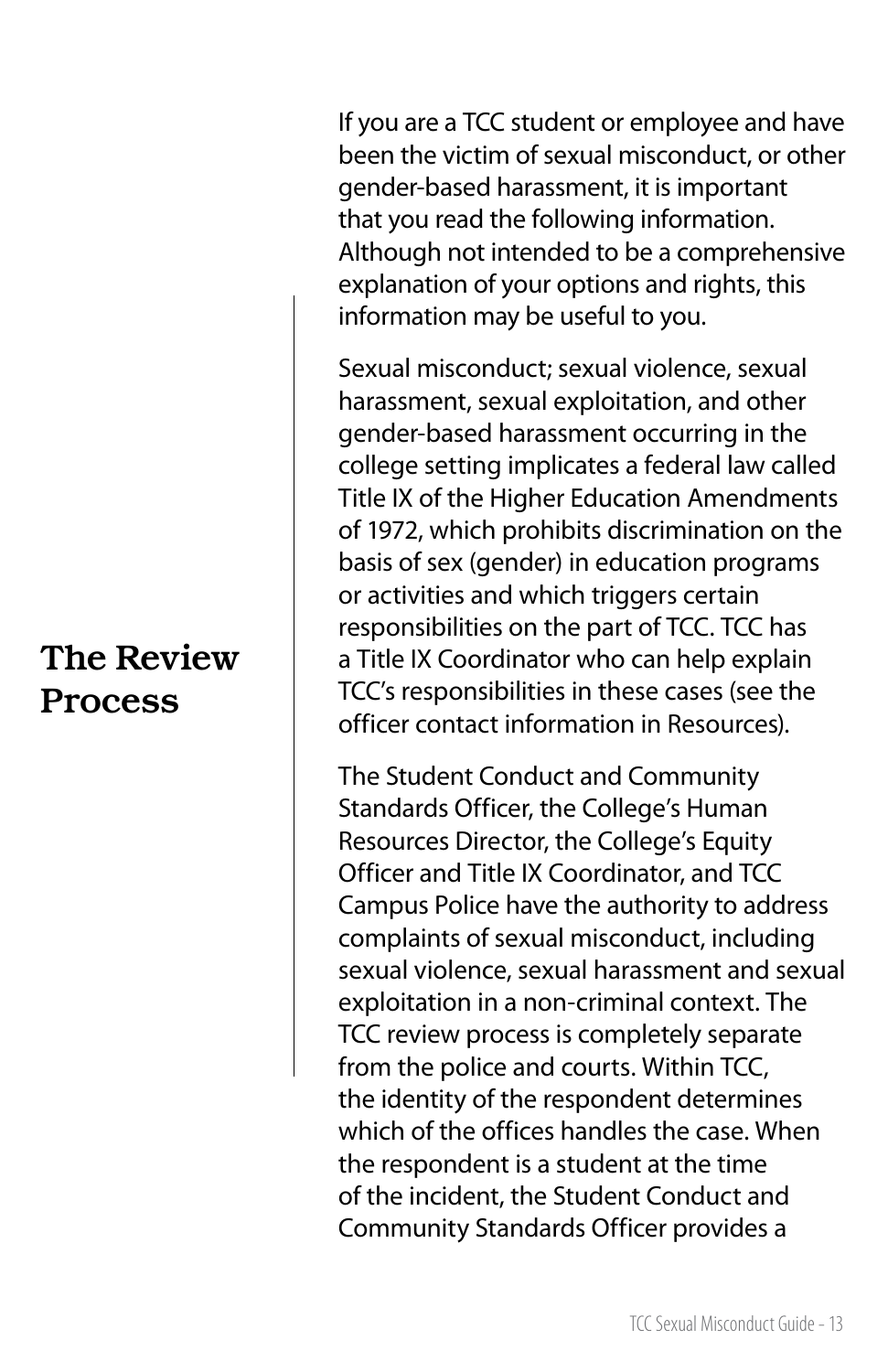student conduct process for investigating those cases whether they occur on or off campus. When the respondent is an employee, the Human Resources Director or designee will conduct the initial investigation. Offices referenced above will work together to resolve complaints as needed. All complaints, including recommendation for resolution, regarding discrimination and sexual misconduct will be reviewed by the College's Equity Officer and Title IX Coordinator. Offices referenced above will work together to resolve complaints as needed. When the respondent is neither a student nor employee, TCC can still assist you with counseling and other support services.

*Note: The College community, including students, faculty, administrators, staff, vendors and the public may, at any time, file a complaint directly with the College's Equity Officer and Title IX Coordinator.* 

If you are uncertain about which office to contact, you may call either office and they will ensure your complaint is ultimately reviewed by the appropriate personnel and a determination response rendered which may include counseling, mediation, and/ or referral for disciplinary action (up to and including termination from employment and/or expulsion from TCC). Additionally, the reviewing office will report any conduct that may be criminal in nature to the appropriate law enforcement entities.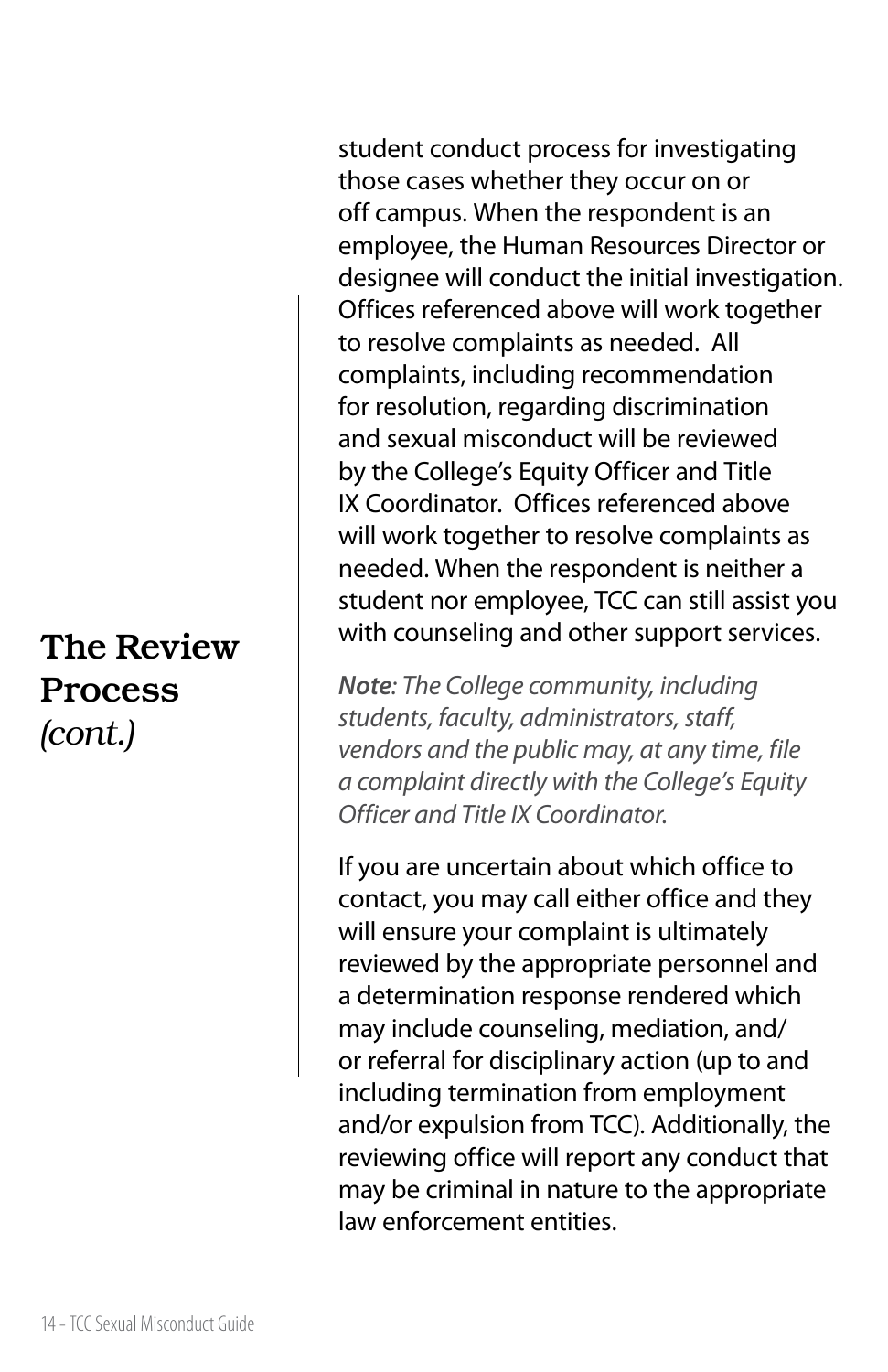Student Conduct and Community Standards Officer, and the Human Resources Director or designee will review the allegations and determine an appropriate course of action. The determination and proposed course of action will be reviewed by the College's Equity Officer and Title IX Coordinator. Some cases can be handled informally and outside of the formal investigative process. When cases result in an investigative process, the investigations are conducted by individuals who have received specialized training in those types of investigations. All investigations will be conducted in a thorough and neutral manner.

When made aware of sexual misconduct, TCC may have an obligation to proceed with an investigation, regardless of a complainant's wishes, in order to ensure campus safety. Complainants are not required to participate if you choose not to; however, this may limit the College's ability to respond to the incident. If you request that your name or other identifying information not be used in an investigation, TCC will consider your request in light of the context of its responsibility to provide a safe and nondiscriminatory environment. In most cases, information including your name may be shared with the respondent, witnesses, and with College officials who have legitimate need to know.

Beyond that, TCC will take steps to protect your identity and the identity of all individuals involved.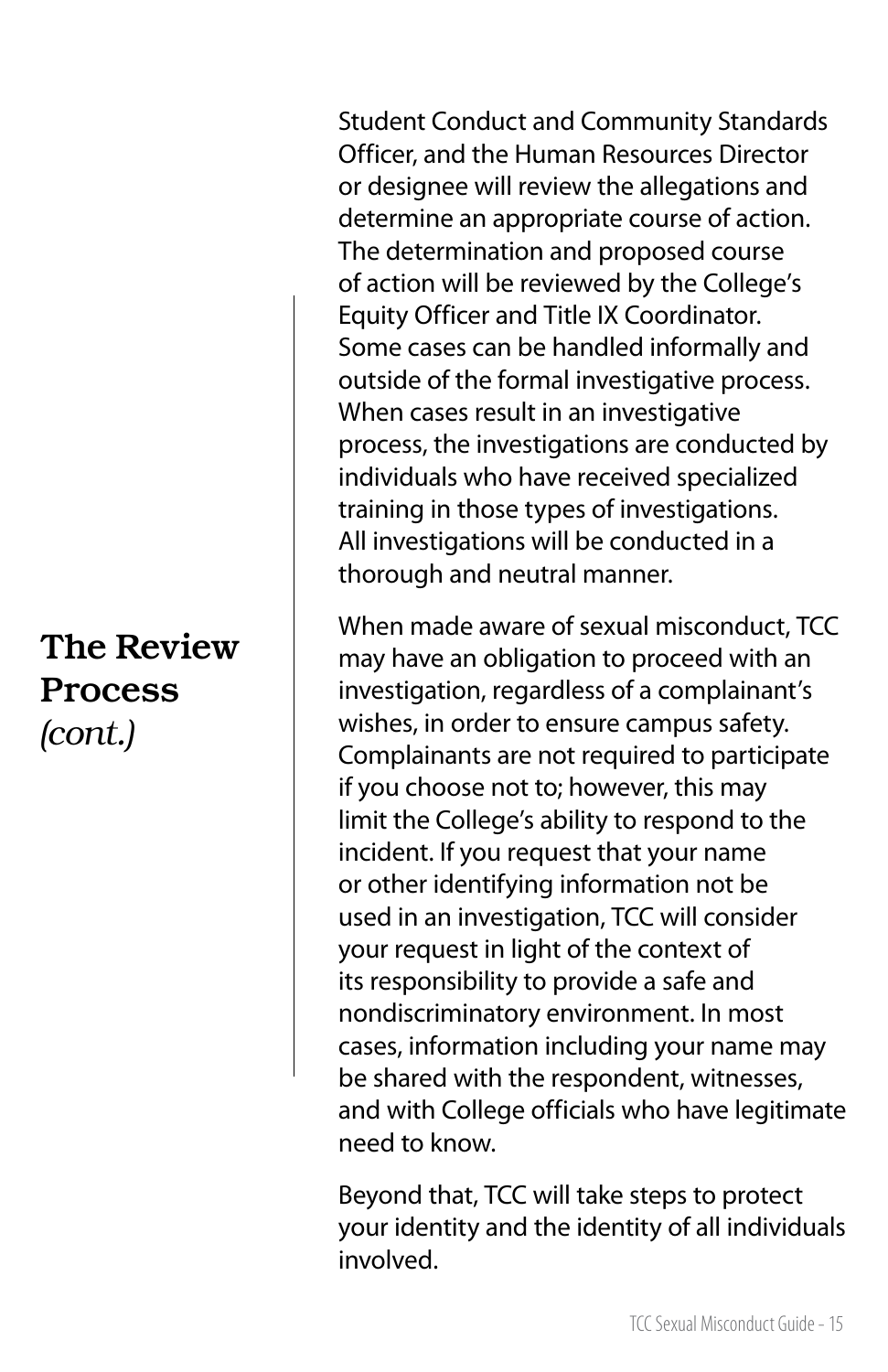A complainant may be accompanied by an advisor during any meeting. The advisor may be an attorney or any support person. In the College's process, the complainant and respondent will not be permitted to directly question each other and are not required to be present together at any point. Both a complainant and a respondent have the right to identify witnesses and provide other information relevant to the investigation. TCC will decide the case based on a preponderance of the information standard (whether or not it is more likely than not that the conduct occurred).

In most cases, TCC will not wait until a criminal case is resolved before proceeding with investigation of the case. In addition, if a college official has a reasonable belief that a crime has been committed, she or he may be obligated to report that to law enforcement, if police have not already been notified. In cases where a police investigation has been conducted or is being conducted for sexual assaults, law enforcement may be able to provide information to TCC with the victim's consent. TCC's fact-finding investigation may be delayed for a short period of time upon a request from law enforcement, but will promptly resume as soon as possible.

The College will use best efforts to resolve sexual misconduct within 60 days, but depending on the complexity of the case up to 90 days may be necessary. The College will keep a complainant advised as to the status of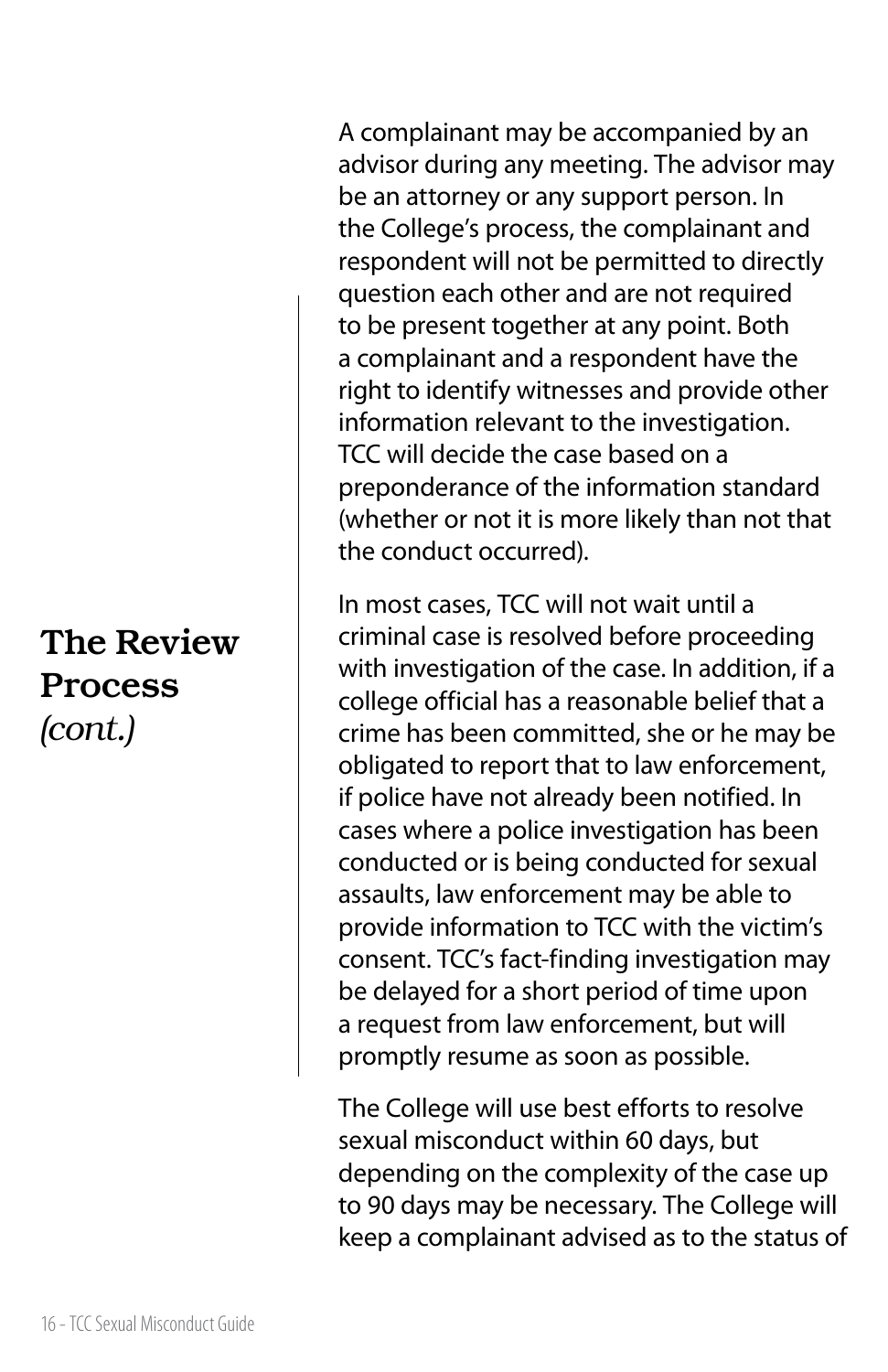the case as the complainant desires and as is reasonable. The complainant will be informed of the outcome of the case in writing.

Because the school's primary concern is student safety, minor alcohol and drug violations by a complainant revealed in an investigation will be handled informally whenever possible. The use of alcohol or other drugs never makes an individual at fault for sexual violence.

TCC will take interim steps to protect a complainant while the case is pending. Depending on the case and the complainant's wishes, these steps may include class changes, ordering a respondent to not have contact with you, excluding a respondent from parts of campus, or providing an escort to accompany you on campus. Any adjustments made will be designed to minimize the burden on the complainant's educational program. Some of these actions may also be remedies in those cases resulting in a finding of a policy violation.

TCC has a policy which prohibits retaliation against any employee or student who reports an incident of alleged sexual misconduct, or any employee or student who provides testimony, assists or participates in a proceeding, investigation or hearing relating to these allegations. Respondents are informed of this provision, and any retaliation should be reported immediately TCC's Equity Officer and Title IX Coordinator.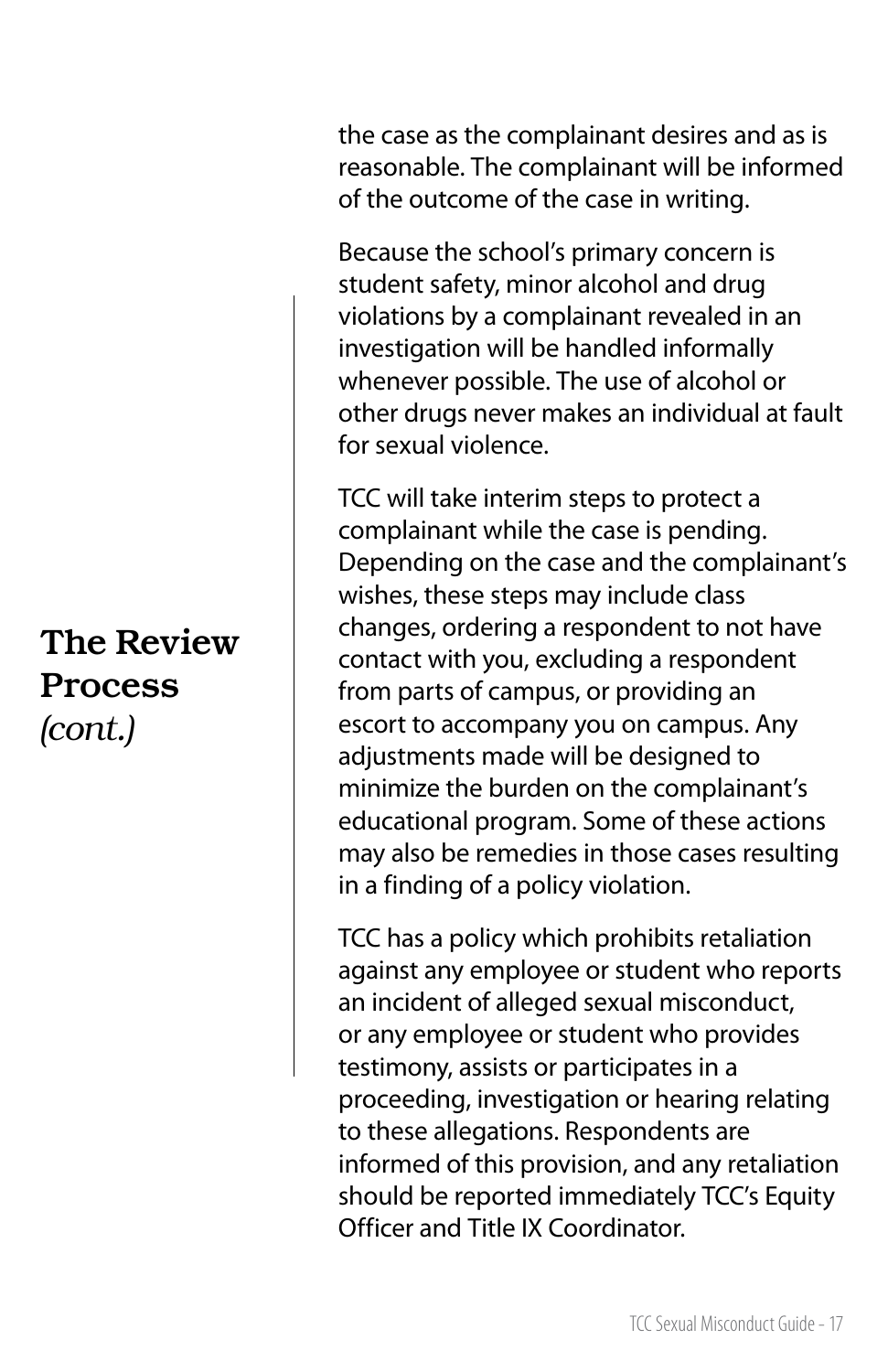# Equal Support for Involved Parties

If both individuals involved are TCC students and/or employees, TCC has a duty to work with/support both individuals through the process.

If an incident reaches the level of interfering with the orderly functions of the College or affecting the safety and wellbeing of the community or its individuals, it might be necessary to temporarily restrict the respondent from campus until the case can be resolved.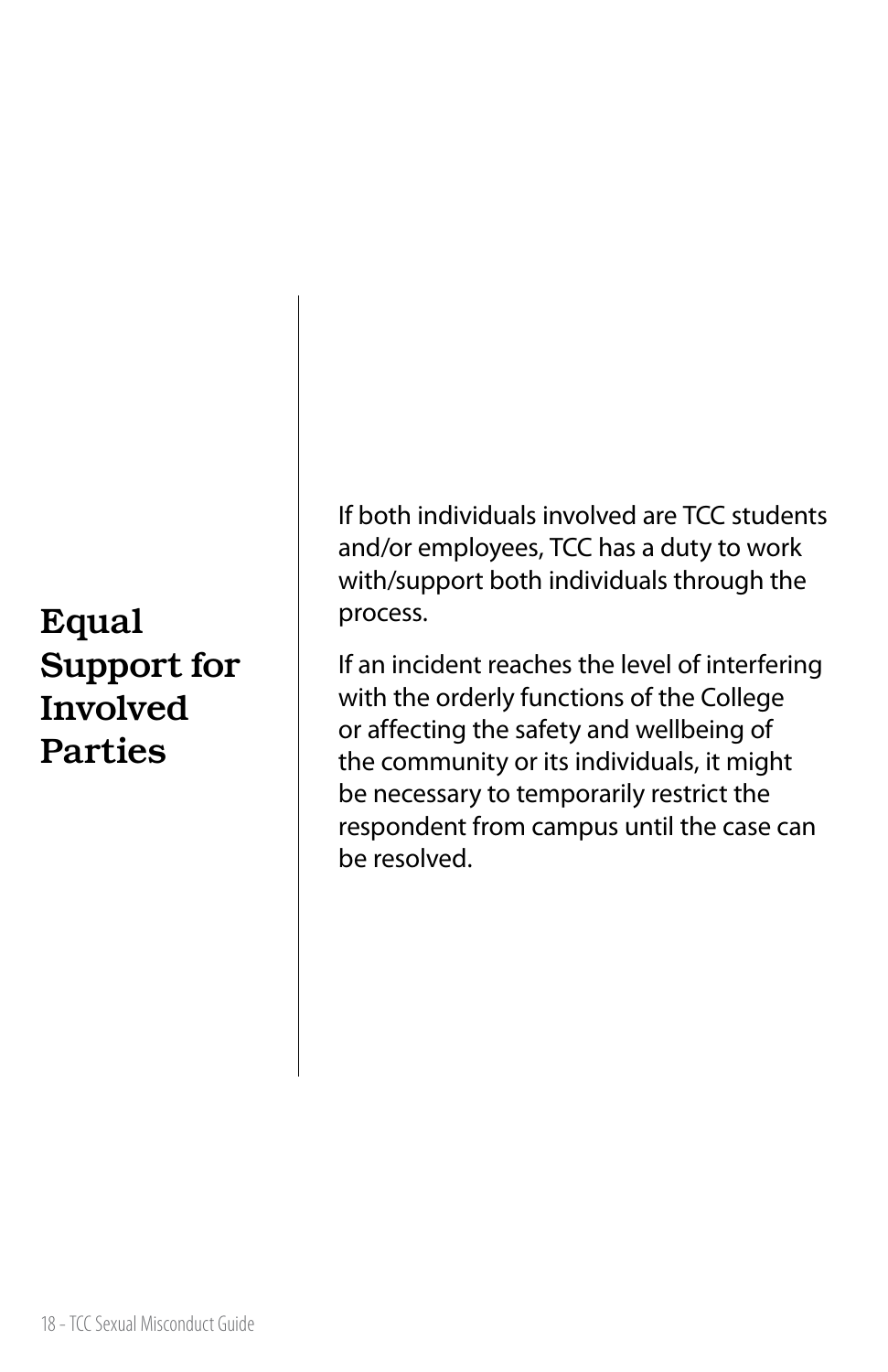## LGBTQ Statement

TCC strives to promote the safety and well-being of all students and employees. The information in this guide is applicable to students and employees regardless of their sexual orientation, gender identity, or gender expression.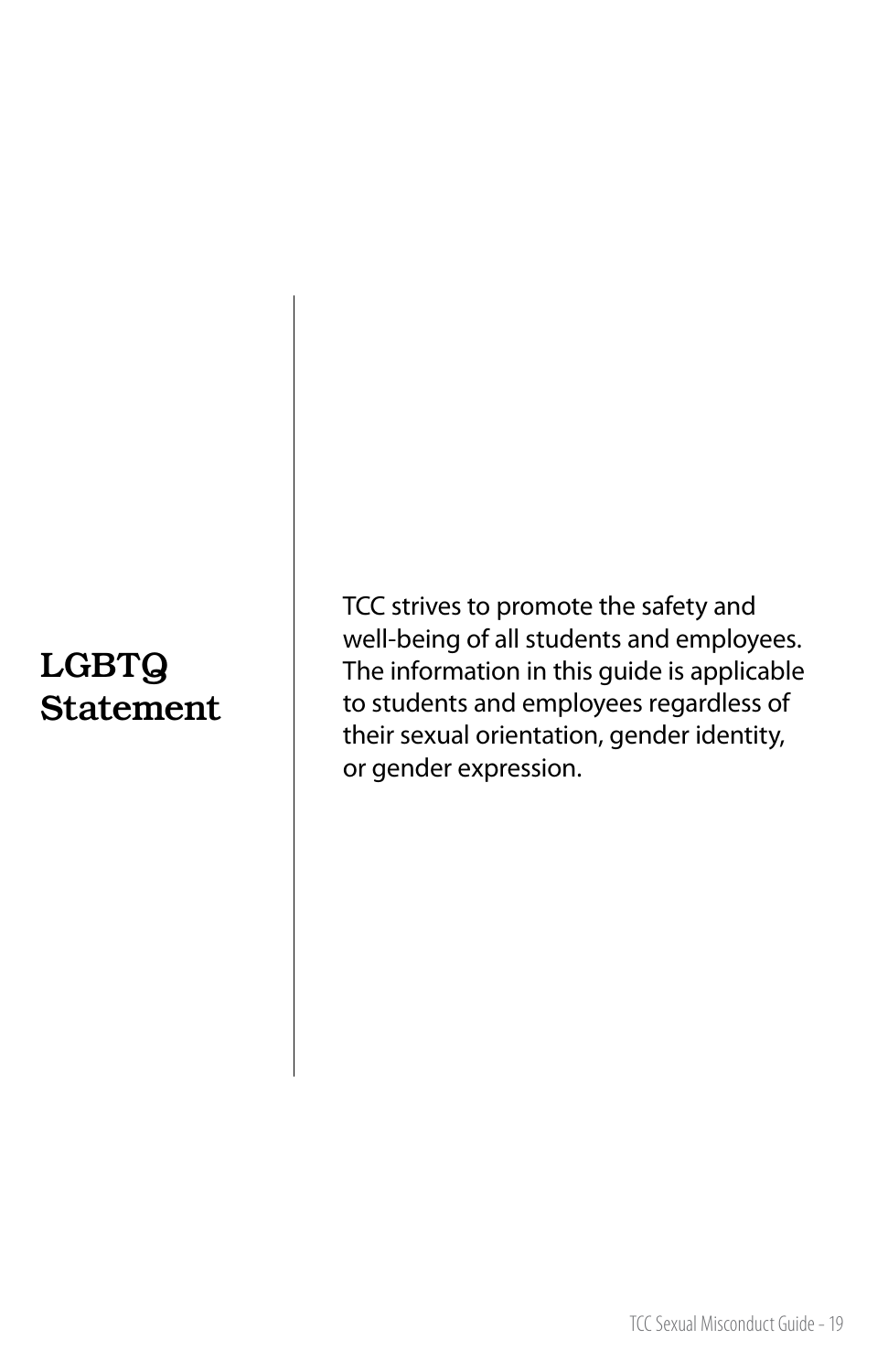#### Glossary

#### **Complainant**

A person who is subject to alleged Protected Class discrimination, harassment or related retaliation.

#### **Harassment**

Verbal or physical conduct that unreasonably interferes with an individual's work or academic performance or creates an intimidating or hostile work/educational environment *(see Hostile Environment as defined below).*

#### **Hostile Environment**

Unwelcome conduct by an individual(s) against another individual based her/his Protected Class that is sufficiently severe or pervasive that alters the conditions of education or employment and creates an environment that a reasonable person would find intimidating, hostile or offensive.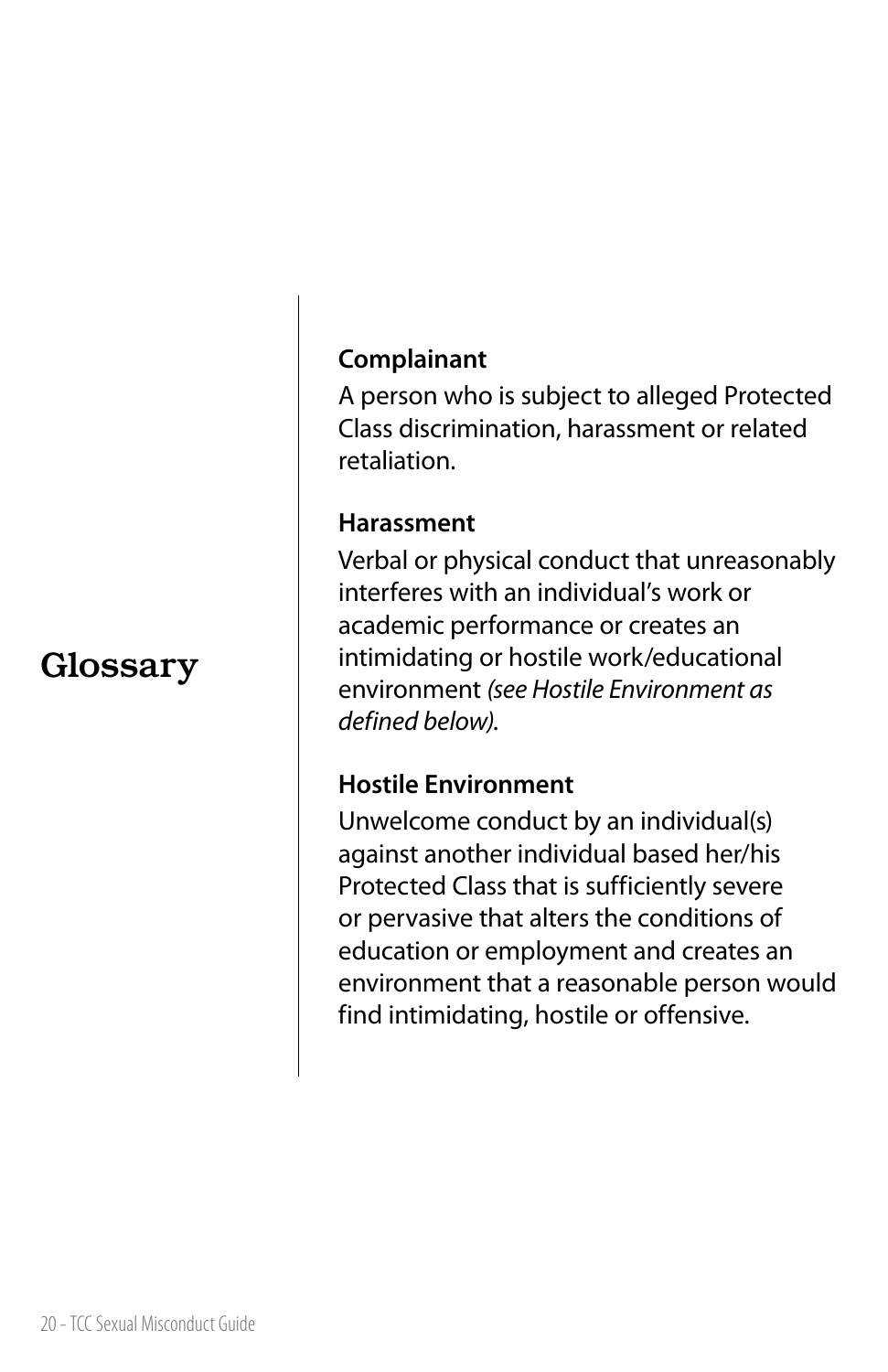#### Glossary *(cont.)*

#### **Protected Class**

TCC strives to provide a work and study environment for faculty, staff and students that is free from discrimination and harassment on the basis of race, color, marital status, sex, religion, national origin, disability, age, or genetic information and harassment based on sexual orientation, as well as gender identity and expression.

#### **Respondent**

A person who is accused of Protected Class discrimination, harassment, or related retaliation.

#### **Retaliation**

Retaliation is an individual(s) taking an adverse action against someone because that person has filed a complaint or participated in a protected class investigation. Retaliation is prohibited by BOT Policy 03-01 - Equal Access/Opportunity, Discrimination, Sexual Misconduct and Unlawful Harassment.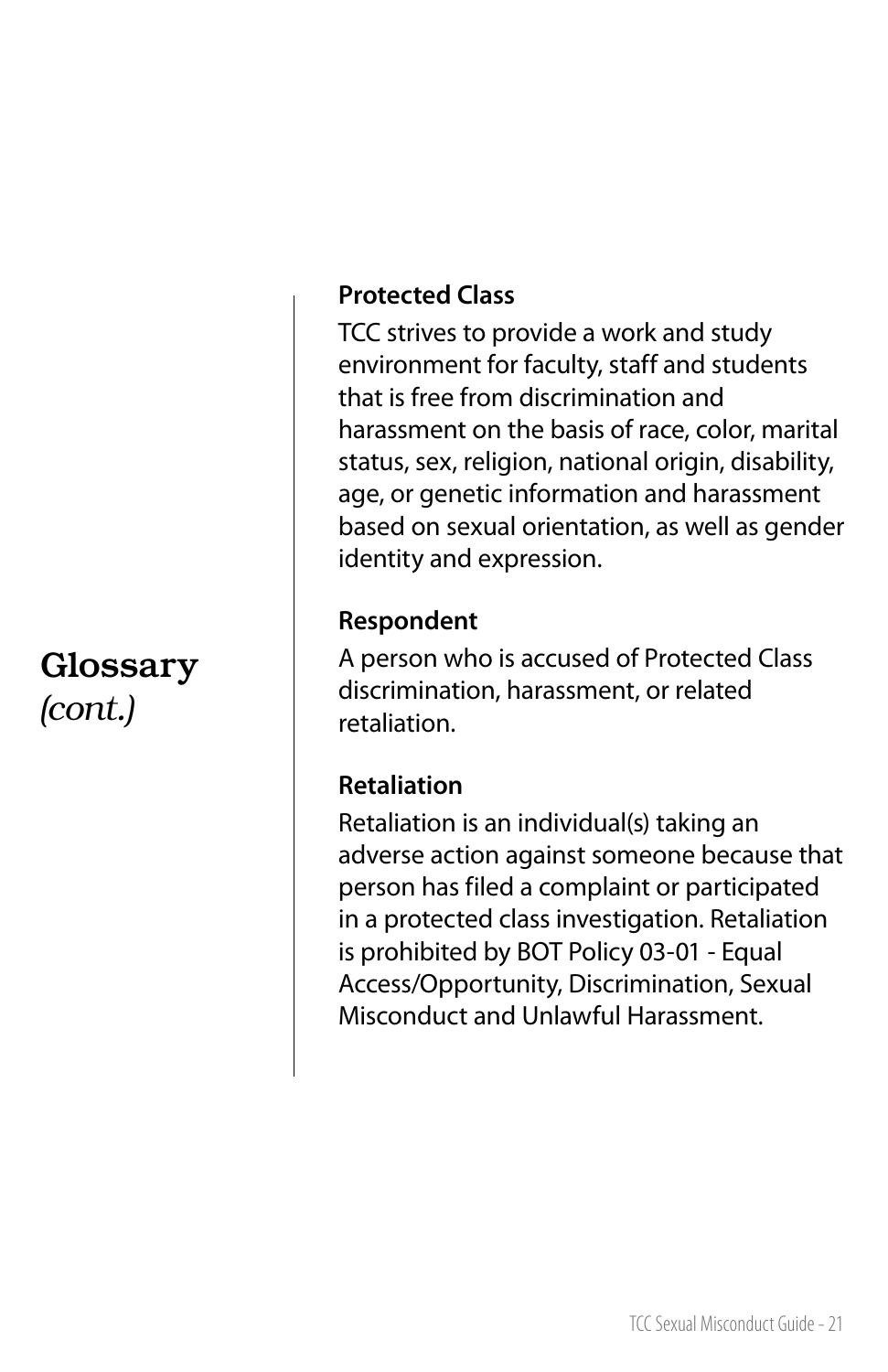#### Glossary *(cont.)*

#### **Sexual Harassment**

Unwelcome sexual advances, requests for sexual favors, and other verbal or physical harassment of a sexual nature.

#### **Supervisor**

A supervisor is anyone who has the authority to hire, promote, discipline, evaluate, grade or direct faculty, staff or students. This includes anyone who manages or supervises others, including, but not limited to faculty, teaching assistants, resident advisors, coaches and anyone who leads, administers, advises or directs college programs.

#### **Unlawful Discrimination**

Occurs when an individual suffers an adverse consequence, such a failure to be hired or promoted, denial of admission to an academic program, etc., on the basis of her/ his Protected Class.